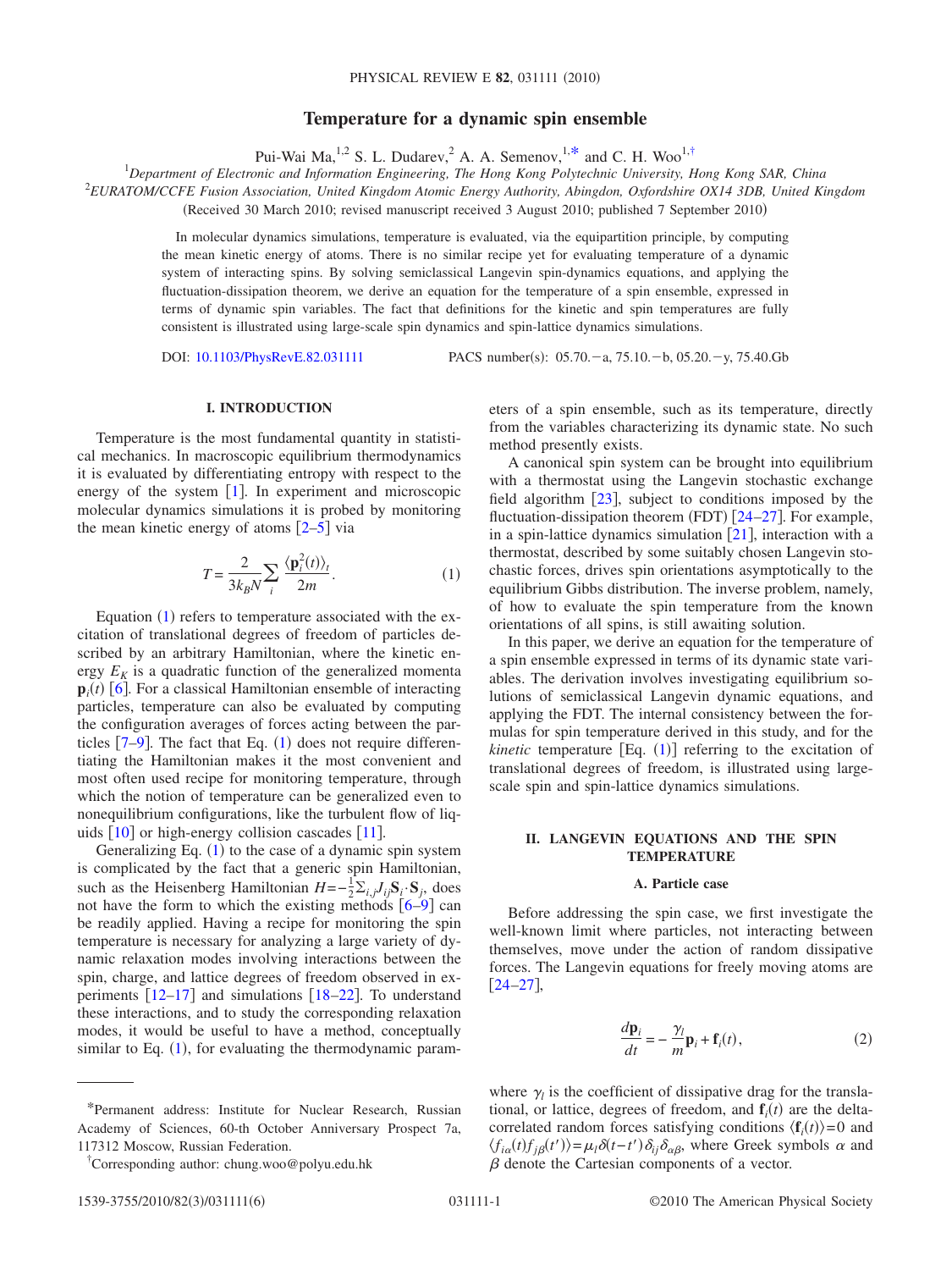From the Langevin Eqs.  $(2)$  $(2)$  $(2)$  it follows that

<span id="page-1-1"></span>
$$
\frac{d\langle E_K \rangle}{dt} = \frac{d}{dt} \sum_i \frac{\langle \mathbf{p}_i^2 \rangle}{2m} = -\sum_i \frac{\gamma_i \langle \mathbf{p}_i^2 \rangle}{m^2} + \sum_i \frac{1}{m} \langle \mathbf{p}_i(t) \cdot \mathbf{f}_i(t) \rangle.
$$
\n(3)

Here  $E_K$  is the total kinetic energy of the system. The ensemble average is taken over all possible realizations of the stochastic forces. Substituting the formal solution of Eq.  $(2)$  $(2)$  $(2)$ into  $\langle \mathbf{p}_i(t) \cdot \mathbf{f}_i(t) \rangle$ , we find

<span id="page-1-0"></span>
$$
\langle \mathbf{p}_i(t) \cdot \mathbf{f}_i(t) \rangle = \frac{\gamma_l}{m} \int_0^t \langle \mathbf{p}_i(t') \cdot \mathbf{f}_i(t) \rangle dt' + \int_0^t \langle \mathbf{f}_i(t') \cdot \mathbf{f}_i(t) \rangle dt'
$$
  
=  $\frac{3\mu_l}{2}$ , (4)

The first integral in the middle of Eq.  $(4)$  $(4)$  $(4)$  vanishes because the argument of the integral  $\langle \mathbf{p}_i(t') \cdot \mathbf{f}_i(t) \rangle$  is equal to zero everywhere in the interval  $t' \in [0, t)$ , except for the point  $t'$  $=t$  where it has a finite magnitude, unlike the second term, which integrates to give  $3\mu_l/2$ . Substituting Eq. ([4](#page-1-0)) into the last term of Eq.  $(3)$  $(3)$  $(3)$  gives

$$
\frac{d\langle E_K \rangle}{dt} = -\frac{2\gamma_l}{m} \sum_i \left( \frac{\langle \mathbf{p}_i^2 \rangle}{2m} - \frac{3\mu_l}{4\gamma_l} \right). \tag{5}
$$

<span id="page-1-2"></span>At equilibrium, the system is stationary and the time derivative of the mean kinetic energy in the left-hand side of the equation must vanish. In this limit, the right-hand side of Eq.  $(5)$  $(5)$  $(5)$  gives

$$
\frac{1}{N} \sum_{i} \frac{\langle \mathbf{p}_i^2 \rangle}{2m} = \frac{3\mu_l}{4\gamma_l} = \frac{3}{2} k_B T,\tag{6}
$$

<span id="page-1-3"></span>where we equated the ensemble and the time average values, and evaluated the mean kinetic energy using the Gibbs distribution. The fact that  $\mu_l$  and  $\gamma_l$  are related via  $\mu_l = 2\gamma_l k_B T$ constitutes the FDT for the Langevin particles  $[24-27]$  $[24-27]$  $[24-27]$ . We note that Eq.  $(6)$  $(6)$  $(6)$  has the same form as Eq.  $(1)$  $(1)$  $(1)$ , in agreement with the equipartition principle.

Equation ([1](#page-0-2)) remains valid for the case of interacting particles. A Hamiltonian for interacting particles is

$$
H = \sum_{i} \frac{\mathbf{p}_i^2}{2m} + U(\mathbf{R}),\tag{7}
$$

<span id="page-1-7"></span>where  $U(\mathbf{R})$  is the potential energy of interaction between the atoms, and  $\mathbf{R} = \{ \mathbf{R}_i \}$  are the coordinates of atoms. The corresponding Langevin equations of motion are

$$
\frac{d\mathbf{p}_i}{dt} = -\frac{\partial U}{\partial \mathbf{R}_i} - \frac{\gamma_l}{m} \mathbf{p}_i + \mathbf{f}_i
$$
\n
$$
\frac{d\mathbf{R}_i}{dt} = \frac{\mathbf{p}_i}{m}.
$$
\n(8)

The change of the *total* energy with respect to time is

<span id="page-1-4"></span>
$$
\frac{dE}{dt} = \sum_{i} \left( \frac{\mathbf{p}_{i}}{m} \frac{d\mathbf{p}_{i}}{dt} + \frac{\partial U}{\partial \mathbf{R}_{i}} \frac{d\mathbf{R}_{i}}{dt} \right)
$$
\n
$$
= \sum_{i} \left[ \frac{\mathbf{p}_{i}}{m} \left( -\frac{\partial U}{\partial \mathbf{R}_{i}} - \frac{\gamma_{l}}{m} \mathbf{p}_{i} + \mathbf{f}_{i} \right) + \frac{\partial U}{\partial \mathbf{R}_{i}} \frac{\mathbf{p}_{i}}{m} \right]
$$
\n
$$
= \sum_{i} \left( -\frac{\gamma_{l} \mathbf{p}_{i}^{2}}{m^{2}} + \frac{\mathbf{p}_{i} \cdot \mathbf{f}_{i}}{m} \right). \tag{9}
$$

Comparing Eqs.  $(9)$  $(9)$  $(9)$  and  $(3)$  $(3)$  $(3)$ , we see that the right-hand sides of both equations are identical. Using the same argument as for the case of non-interacting particles, we arrive at the relation between the momenta and kinetic temperature given by Eq.  $(1)$  $(1)$  $(1)$ .

### **B. Spin case**

Adopting an approach similar to that outlined above, we consider a generic Heisenberg Hamiltonian describing a broad class of spin systems  $[28]$  $[28]$  $[28]$ ,

$$
H = -\frac{1}{2} \sum_{i,j} J_{ij} \mathbf{S}_i \cdot \mathbf{S}_j - \mathbf{H}_{ext} \cdot \sum_i \mathbf{S}_i, \tag{10}
$$

<span id="page-1-8"></span>where  $\mathbf{H}_{ext} = -g\mu_B \tilde{\mathbf{H}}_{ext}$  is the effective external field,  $\tilde{\mathbf{H}}_{ext}$  is the external magnetic field, *g* is the electronic *g* factor,  $\mu_B$  is Bohr magneton,  $S_i$  is a spin vector, and  $J_{ij}$  is the exchange interaction parameter involving spins  $i$  and  $j$ .  $J_{ij}$  is a function of the geometry of the lattice and the electronic structure of the material  $\left[28\right]$  $\left[28\right]$  $\left[28\right]$ . The Hamiltonian equations of motion for dynamic variables  $S_i$  can be derived using the Poisson brack-ets method [[29](#page-5-17)], namely,

<span id="page-1-5"></span>
$$
\frac{d\mathbf{S}_i}{dt} = \frac{i}{\hbar} [H, \mathbf{S}_i] = \frac{1}{\hbar} \mathbf{S}_i \times \left( \sum_k J_{ik} \mathbf{S}_k + \mathbf{H}_{ext} \right) \equiv \frac{1}{\hbar} \mathbf{S}_i \times \mathbf{H}_i.
$$
\n(11)

Here the effective exchange field acting on spin *i* is  $H_i$  $\equiv \sum_k J_{ik} S_k + H_{ext}$ . This effective field includes both the internal and external fields. We note that Eq.  $(11)$  $(11)$  $(11)$  retains the same form for both the interacting, or non-interacting, spin system.

In the presence of a random exchange field  $\mathbf{h}_i(t)$  the spin system becomes nonconservative. The Langevin equations of motion for spins take the form  $[21]$  $[21]$  $[21]$ 

<span id="page-1-6"></span>
$$
\frac{d\mathbf{S}_i}{dt} = \frac{1}{\hbar} [\mathbf{S}_i \times (\mathbf{H}_i + \mathbf{h}_i(t)) - \gamma_s \mathbf{S}_i \times (\mathbf{S}_i \times \mathbf{H}_i)], \quad (12)
$$

where  $\gamma_s$  is a dimensionless damping constant, which is introduced to compensate the effect of random noise  $\mathbf{h}_i(t)$ [[21](#page-5-15)]. The noise term  $h_i(t)$  in Eq. ([12](#page-1-6)) is assumed to be delta correlated, satisfying the conditions  $\langle \mathbf{h}_i(t) \rangle = 0$  and  $\langle h_{i\alpha}(t)h_{j\beta}(t)\rangle = \mu_s \delta_{ij} \delta_{\alpha\beta} \delta(t-t')$ . Here  $\mu_s$  is a parameter characterizing the amplitude of the random noise, and the Greek symbols  $\alpha$  and  $\beta$  again denote the Cartesian components of a vector. Equation  $(12)$  $(12)$  $(12)$  is similar to that proposed by Brown [[23](#page-5-12)], who used a slightly different dissipation term  $-\gamma_s \hbar S_i$  $\times d\mathbf{S}_i/dt$ . The fact that to a first approximation  $d\mathbf{S}_i/dt$  equals  $(\mathbf{S}_i \times \mathbf{H}_i)/\hbar$  and that in Eq. ([12](#page-1-6)) the right-hand side does not contain the time derivative of dynamic spin variables, makes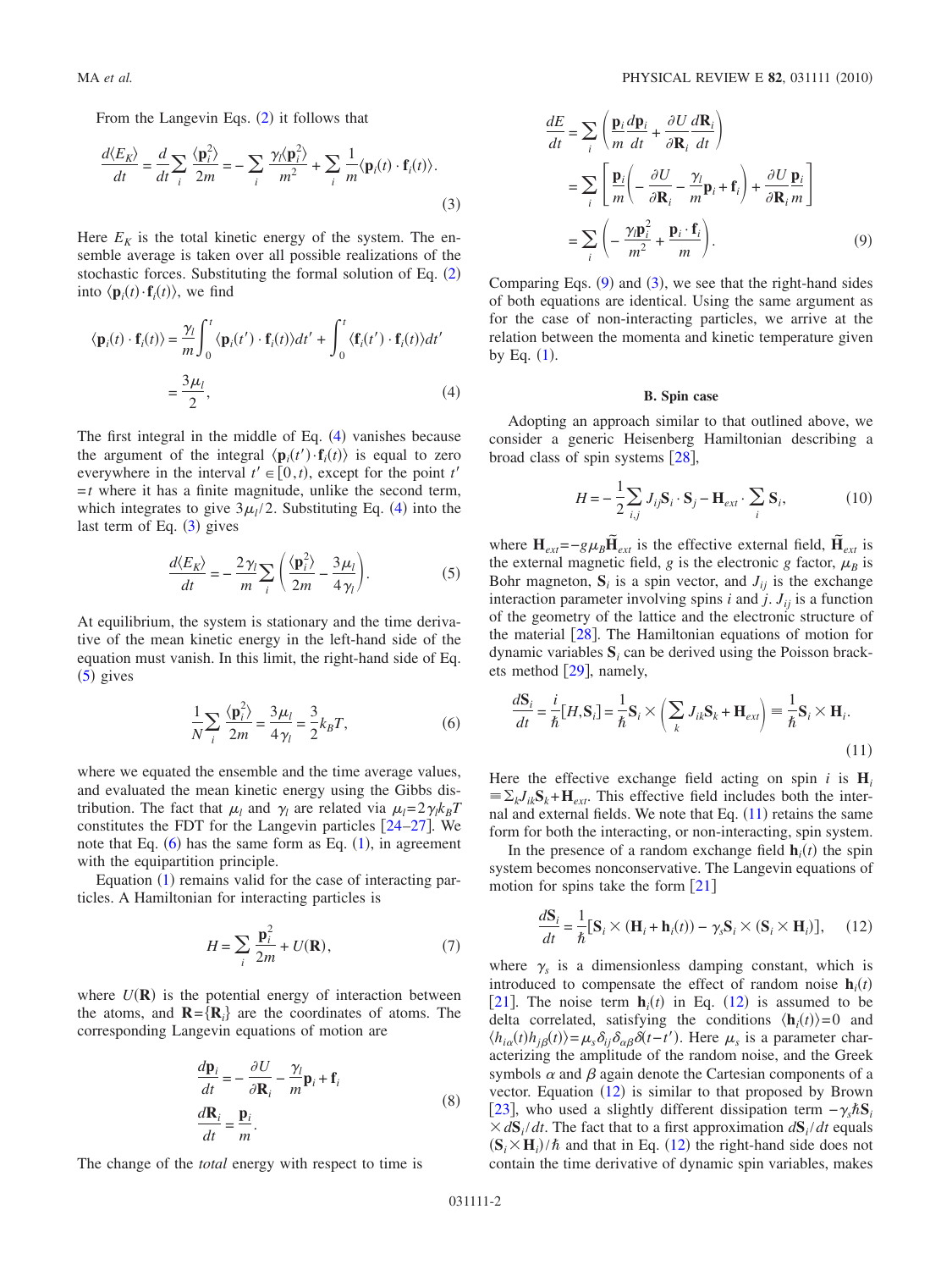it consistent with the Langevin treatment of motion of particles described by Eq.  $(8)$  $(8)$  $(8)$ .

The rate of variation of the ensemble-averaged total energy of the spin system, according to Eq.  $(10)$  $(10)$  $(10)$  and  $(12)$  $(12)$  $(12)$ , is

<span id="page-2-0"></span>
$$
\left\langle -\frac{1}{2} \sum_{i,j} J_{ij} \frac{d(\mathbf{S}_i \cdot \mathbf{S}_j)}{dt} \right\rangle = -\sum_{i} \left\langle \mathbf{H}_i \cdot \frac{d\mathbf{S}_i}{dt} \right\rangle
$$

$$
= -\frac{1}{\hbar} \sum_{i} \left[ \langle \mathbf{H}_i \cdot (\mathbf{S}_i \times \mathbf{h}_i(t)) \rangle + \gamma_s \langle |\mathbf{S}_i \times \mathbf{H}_i|^2 \rangle \right]. \tag{13}
$$

Here the ensemble average is taken over all possible realizations of the stochastic fields  $\mathbf{h}_i(t)$ . Evaluating the averages according to  $\left[30,31\right]$  $\left[30,31\right]$  $\left[30,31\right]$  $\left[30,31\right]$ , we find

$$
\langle \mathbf{H}_i \cdot (\mathbf{S}_i \times \mathbf{h}_i(t)) \rangle = -\frac{\mu_s}{\hbar} \langle \mathbf{S}_i \cdot \mathbf{H}_i \rangle, \tag{14}
$$

<span id="page-2-1"></span>Substituting this into Eq.  $(13)$  $(13)$  $(13)$ , we arrive at

$$
\frac{d\langle E\rangle}{dt} = \frac{1}{\hbar} \sum_{i} \left[ \frac{\mu_s}{\hbar} \langle \mathbf{S}_i \cdot \mathbf{H}_i \rangle - \gamma_s \langle |\mathbf{S}_i \times \mathbf{H}_i|^2 \rangle \right].
$$
 (15)

At thermal equilibrium, the system is stationary and the left-hand side of Eq. ([15](#page-2-1)) must vanish. Since  $\mu_s$  and  $\gamma_s$  are related by the FDT condition  $\mu_s = 2\gamma_s \hbar k_B T$  (see Ref. [[23](#page-5-12)] and Appendix), Eq.  $(15)$  $(15)$  $(15)$  leads to the following equation for the spin temperature, expressed in terms of dynamic spin variables  $S_i(t)$ :

<span id="page-2-2"></span>
$$
T = \frac{\mu_s}{2\gamma_s \hbar k_B} = \frac{\left\langle \sum_i |\mathbf{S}_i \times \mathbf{H}_i|^2 \right\rangle}{2k_B \left\langle \sum_i \mathbf{S}_i \cdot \mathbf{H}_i \right\rangle} = \frac{\left\langle \sum_i |\mathbf{S}_i(t) \times \mathbf{H}_i(t)|^2 \right\rangle_t}{2k_B \left\langle \sum_i \mathbf{S}_i(t) \cdot \mathbf{H}_i(t) \right\rangle_t}.
$$
\n(16)

Equation  $(16)$  $(16)$  $(16)$  is the central result of this paper. In deriving this equation we used the fact that averaging over all the possible realizations of the stochastic field  $\mathbf{h}_i(t)$  is equivalent to averaging over the statistical ensemble. Since  $J_{ii}$  are parameters characterizing a given material, the temperature *T* of a spin system in Eq.  $(16)$  $(16)$  $(16)$  is completely determined by the statistical distribution of the spins, in exactly the same way as the temperature of a system of moving particles is determined by its dynamics in Eq.  $(1)$  $(1)$  $(1)$ . A striking difference between Eq.  $(16)$  $(16)$  $(16)$  and  $(1)$  $(1)$  $(1)$ , however, is that the spin temperature defined by Eq. ([16](#page-2-2)) can in principle be positive or *negative*, in agreement with Ref.  $[32]$  $[32]$  $[32]$  (the latter case is realized, for example, if the orientations of spins **S***<sup>i</sup>* are opposite to those of the effective fields  $H_i$ ), whereas the kinetic temperature Eq. ([1](#page-0-2)) for an atomic ensemble is positive definite. Of course, in equilibrium the temperature of a spin system is equal to that of the lattice, and has to be positive.

We also note that since the concept of temperature is thermodynamic, one needs to exercise caution when applying it to a non-equilibrium configuration. The issue of how to define temperature for a nonequilibrium situation is controversial  $\lceil 9 \rceil$  $\lceil 9 \rceil$  $\lceil 9 \rceil$  and is beyond the scope of the present paper. Nevertheless, under conditions that make local equilibrium a valid

<span id="page-2-3"></span>

FIG. 1. (Color online) Evolution of temperature for a dynamic spin system interacting with a Langevin thermostat. Asymptotically, the spin temperature given by Eq.  $(16)$  $(16)$  $(16)$  approaches the temperature of the thermostat.

assumption, such as in the case where the global rate of energy change is much slower than that of the local equilibration processes, one may still assign the notion of tempera-ture to a local dynamic set of variables according to Eq. ([16](#page-2-2)). In such cases Eq.  $(15)$  $(15)$  $(15)$  shows that the empirical temperature assigned in this way still satisfies the fluctuation-dissipation condition, as required for a system in thermal equilibrium in that instance.

#### **III. THREE CASE STUDIES**

In what follows, we consider three examples where the spin temperature, evaluated using Eq.  $(16)$  $(16)$  $(16)$ , can be compared with what is expected in terms of evolution and relaxation of the system. In the first case study, spin-dynamics (SD) simulations are performed for bcc iron, using the exchange coupling parameters  $J_{ii}$  chosen for ferromagnetic BCC iron according to Ref.  $\lceil 21 \rceil$  $\lceil 21 \rceil$  $\lceil 21 \rceil$ . We consider a spin ensemble realized on a  $20a \times 20a \times 20a$  ( $a=2.8665$  Å) bcc lattice containing 16 000 atomic spins  $[21,33]$  $[21,33]$  $[21,33]$  $[21,33]$ , with periodic boundary conditions applied in the *x*, *y*, and *z* directions. The initially collinearly ordered spin system is heated up and maintained at various preset temperatures by a Langevin thermostat  $[21]$  $[21]$  $[21]$ . No external field is applied. The dynamic temperatures of the spin systems evaluated using Eq.  $(16)$  $(16)$  $(16)$  are plotted as functions of time in Fig. [1.](#page-2-3) In each simulation, the spin temperature defined by Eq.  $(16)$  $(16)$  $(16)$  can be seen to rise from 0 K to an asymptotic value equal to the temperature of the canonical spin system as preset by the thermostat. The temperature fluctuations seen in Fig. [1](#page-2-3) are due to limitations associated with the finite simulation cell size. Interestingly, this example suggests that if the temperature transient is sufficiently slow, Eq.  $(16)$  $(16)$  $(16)$  may also be used to monitor the thermal equilibration process of the spin system similarly to Eq.  $(1)$  $(1)$  $(1)$ , the use of which in molecular dynamics simulations for this purpose is well established.

In the second case study, we perform spin-*lattice* dynamics (SLD) simulations  $[21,33]$  $[21,33]$  $[21,33]$  $[21,33]$  for a spin-lattice system with the rigid-lattice constraint removed. The temperature of the spin subsystem is controlled with a Langevin thermostat, but the temperature of the lattice is left unconstrained, with parameter  $\gamma_l$  set to zero. The lattice and spin subsystems are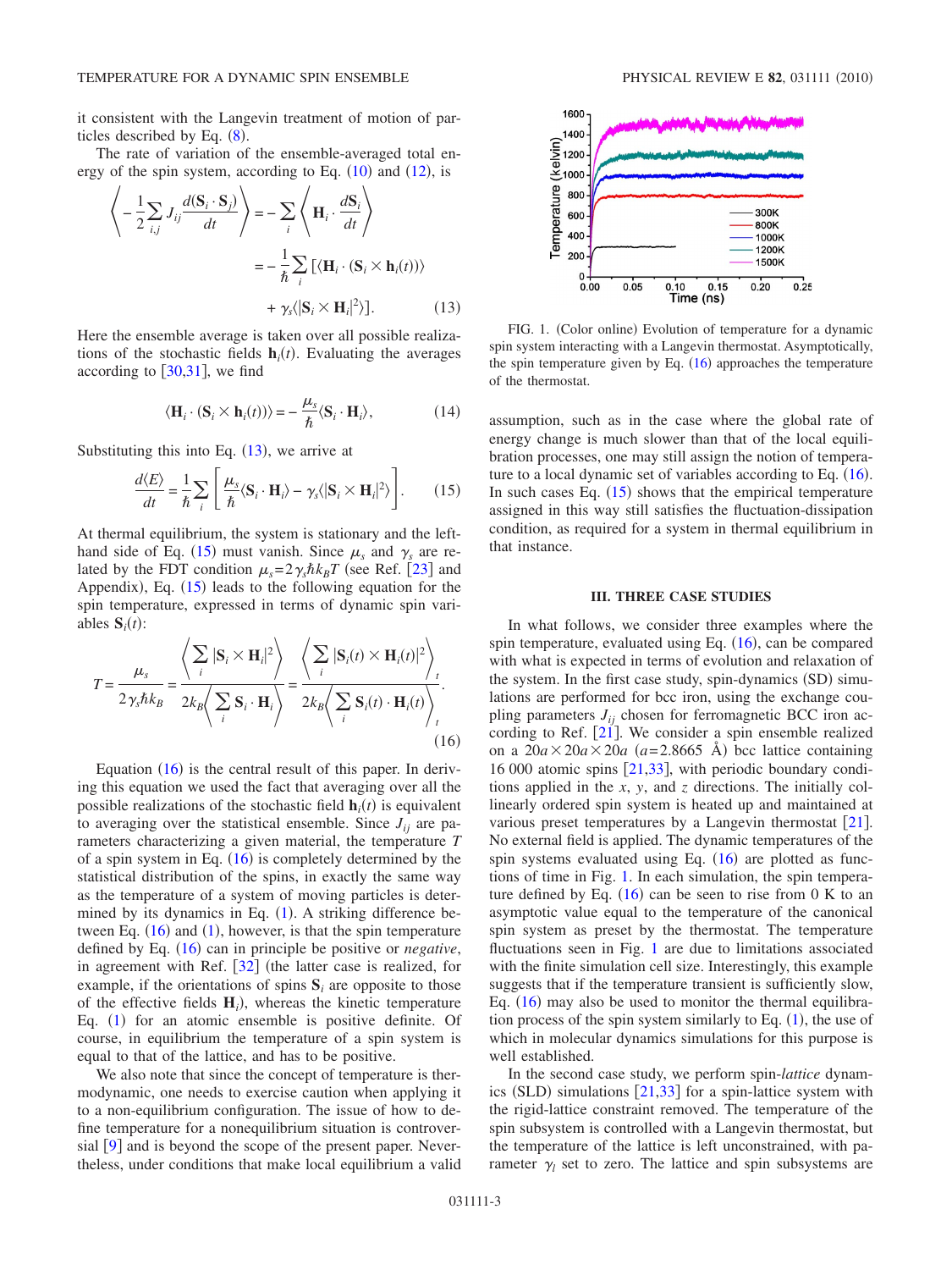<span id="page-3-0"></span>

FIG. 2. (Color online) Lattice temperature  $[Eq. (1)]$  $[Eq. (1)]$  $[Eq. (1)]$  plotted against spin temperature  $[Eq. (16)]$  $[Eq. (16)]$  $[Eq. (16)]$  at equilibrium for a series of spin-lattice dynamics simulations. The Langevin thermostat is applied only to the spin subsystem. No temperature control applied to the lattice subsystem. Inset: the corresponding spin-lattice relaxation dynamics.

dynamically coupled via the coordinate-dependent exchange coupling function  $J_{ij}(\mathbf{R})$  in the Heisenberg Hamiltonian Eq.  $(10)$  $(10)$  $(10)$ . We anticipate that at equilibrium the spin temperature, evaluated using Eq.  $(16)$  $(16)$  $(16)$ , and the lattice temperature, evaluated using Eq.  $(1)$  $(1)$  $(1)$ , must be equal. Using the same 16 000 atoms simulation cell as before, and applying the stress-free boundary conditions, we equilibrate the spin-lattice system. The inset in Fig. [2](#page-3-0) shows the results of "temperature measurements" involving Eq.  $(1)$  $(1)$  $(1)$  and  $(16)$  $(16)$  $(16)$  for the lattice and spin systems performed during the thermalization process. These "measured" temperatures can be seen to separately approach the temperature of the spin thermostat. At  $t=1.5$  ns, we switch off the spin thermostat, turning the spin-lattice system into a microcanonical, i.e., an NVE, ensemble. The temperatures measured by Eq.  $(1)$  $(1)$  $(1)$  and  $(16)$  $(16)$  $(16)$  can be seen to remain steady, fluctuating about their average values. We note that these fluctuations are not related to the coupling between the lattice and the spin subsystems, but are intrinsic due to the large multiplicity of states of the spin system which have the same total energy but different spin orientations. In this regard, basic thermodynamics dictates that the temperature is determined by the change in the number of such states, i.e., the entropy, as a function of the energy of the system. We note that this is true for the fluctuations of both the spin and the lattice system; no matter whether they are coupled or decoupled. Figure [2](#page-3-0) shows the average temperatures and their standard deviations for the lattice and the spin subsystems according to Eq.  $(1)$  $(1)$  $(1)$  and  $(16)$  $(16)$  $(16)$ . The 45° straight line on which the data points lie shows very well that these two temperatures are equal at equilibrium and that Eq.  $(1)$  $(1)$  $(1)$  and  $(16)$  $(16)$  $(16)$  are consistent with each other.

Finally, we consider the microcanonical relaxation of an initially spatially and thermally heterogeneous spin system. The initial condition for the simulation illustrated in Fig. [3](#page-3-1) is set by bringing into contact the two spin subsystems equilibrated at 300 and 800 K, respectively, occupying the left and right halves of the simulation cell, subject to periodic boundary conditions. Experimentally, a nonequilibrium spin configuration similar to that shown in Fig. [3](#page-3-1) can be generated using a laser or a microwave pulse. The evolution of the spin system is followed using a microcanonical spin dynamics

<span id="page-3-1"></span>

FIG. 3. (Color online) Relaxation dynamics for a spin system with an initial temperature gradient. Evolution of the system is followed using microcanonical spin dynamics simulations. The local spin temperature  $[Eq. (16)]$  $[Eq. (16)]$  $[Eq. (16)]$  is plotted as a function of the distance to the interface between the two initially separate parts of the system. The profiles reach equilibrium on the time scale of  $\sim$ 10 ps.

simulation. Since the total energy is conserved, the equilibration of the spin system takes place through the energy and angular momentum exchange between the neighboring volumes. In the simulation, the local energy, temperature  $\lceil$  defined according to Eq.  $(16)$  $(16)$  $(16)$ ], and magnetization are evaluated for each atomic layer parallel to the interface between the two subsystems. The profiles of the local temperatures are shown in Fig. [3.](#page-3-1) All the three quantities follow similar trends, approaching the equilibrium and becoming spatially homogeneous at the temperature of  $\sim$  550 K on the time scale of approximately 10 ps. This simulation shows that the spin temperature, defined by Eq.  $(16)$  $(16)$  $(16)$ , provides a useful means for monitoring the relaxation processes in the spin subsystem, similar to the way in which the notion of the local lattice temperature Eq.  $(1)$  $(1)$  $(1)$  is applied to understanding the microscopic dynamics of turbulence  $[10]$  $[10]$  $[10]$  or high-energy collision cascades  $[11]$  $[11]$  $[11]$ .

#### **IV. SUMMARY AND CONCLUSIONS**

So far, there has been no practical recipe available for relating the temperature and the dynamic state of an ensemble of interacting spins. This issue is becoming increasingly important, as large scale simulations of spin ensembles evolve into tools for predictive exploration of magnetic phenomena on the nanoscale. This paper offers a closed-form expression that can be used for evaluating the thermodynamic temperature for a system of interacting spins in terms of the ensemble means of combinations of spin vectors. This expression was derived by solving the semi-classical Langevin-type equations of motion at equilibrium for the spins, and by using the fluctuation-dissipation theorem. The internal consistency between our spin-temperature expres-sion [Eq. ([16](#page-2-2))] and the kinetic lattice temperature expression  $[Eq. (1)]$  $[Eq. (1)]$  $[Eq. (1)]$  is proven for the three case studies involving spin and spin-lattice dynamics simulations. In the first case, spin dynamics simulations of thermalization processes show that the spin temperature calculated according to Eq.  $(16)$  $(16)$  $(16)$  asymptotically approaches that of the thermostat, in agreement with expectations. In the second example, the spin and the lattice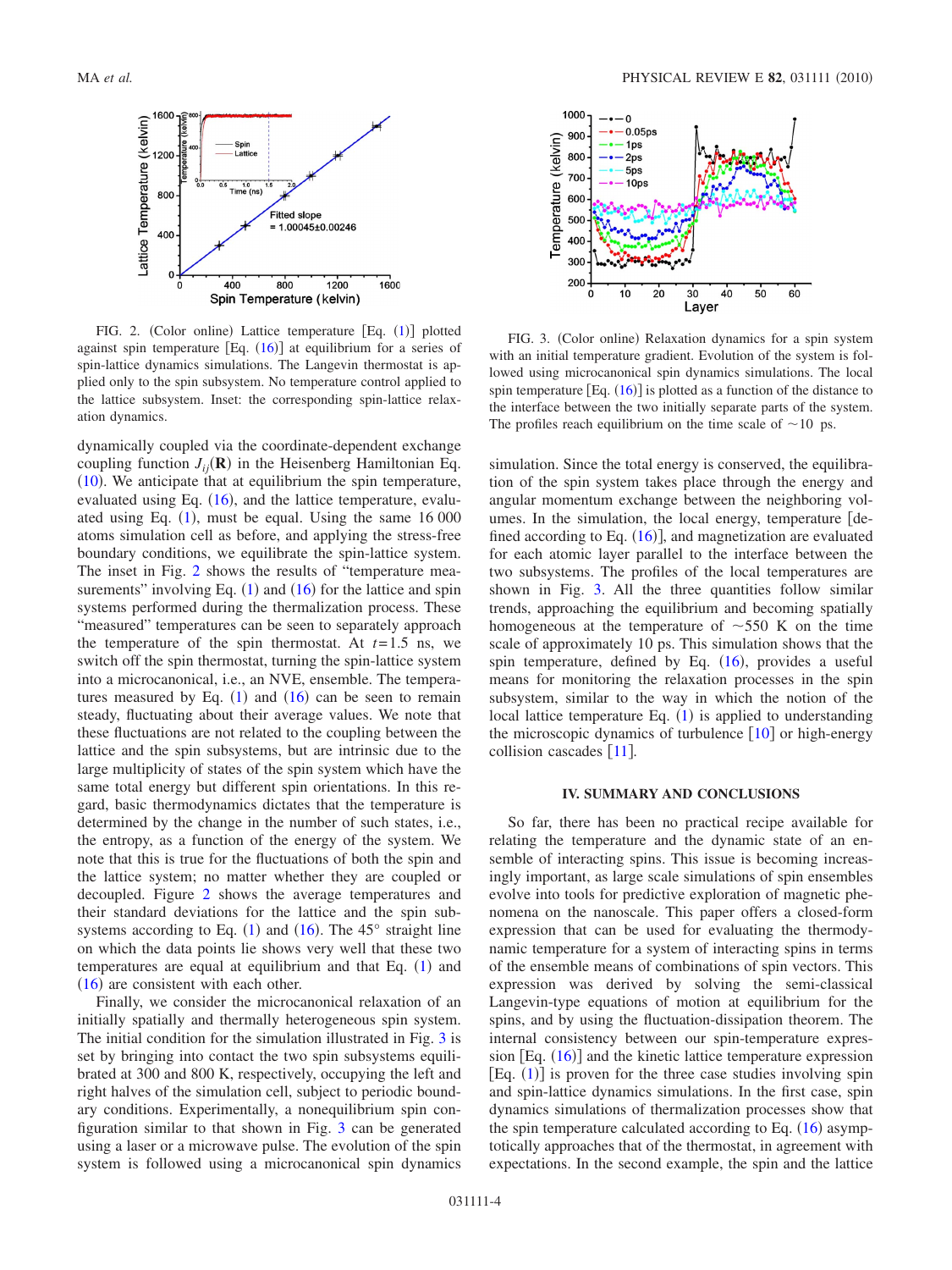degrees of freedom are allowed to interact, and direct spinlattice dynamics simulations show that spin temperature, defined in terms of spin dynamic variables, is fully consistent with the lattice temperature defined in terms of kinematic momenta. In the third case study, we investigate the microcanonical relaxation of an initially spatially and thermally heterogeneous spin system. The equilibrium temperature profile, which can only be obtained via Eq.  $(16)$  $(16)$  $(16)$  in this case, agrees with expectations. Through this analysis, we prove that the notion of dynamic spin temperature offers a useful insight into the microscopic dynamics of relaxation of an initially spatially heterogeneous nonequilibrium system.

## **ACKNOWLEDGMENTS**

This project was initiated and funded by Grants No. 532008 and No. 534409 from the Hong Kong Research Grant Commission. It is also partially funded by the United Kingdom Engineering and Physical Sciences Research Council under Grant No. EP/G003955, and by the European Communities under the contract of Association between EURATOM and CCFE. P.-W.M. gratefully acknowledges European Fusion Development Agreement (EFDA) for support.

#### **APPENDIX**

The fluctuation and dissipation forces drive the spin ensemble asymptotically to equilibrium by changing the spin orientations. In principle, one could derive the FDT condition for the Langevin equation of motion for spins  $[Eq. (12)]$  $[Eq. (12)]$  $[Eq. (12)]$ following the procedure described by Brown  $[23]$  $[23]$  $[23]$ . Here, we provide a simple derivation that proves the fluctuationdissipation relation (FDR). We investigate the case of a single spin interacting with stationary external field.

The Langevin equation of motion for a single spin in an external field, which resembles Eq.  $(12)$  $(12)$  $(12)$ , has the form

$$
\frac{d\mathbf{S}}{dt} = \frac{1}{\hbar} \{ \mathbf{S} \times [\mathbf{H}_{ext} + \mathbf{h}(t)] - \gamma_s \mathbf{S} \times (\mathbf{S} \times \mathbf{H}_{ext}) \}. \quad (A1)
$$

It can be rearranged into a sum of terms involving, or not involving, random noise, i.e.,  $\vec{S} = \vec{F} + \vec{G} \cdot \vec{h}$ , where **F**<br>  $-\vec{S} \times \vec{H} = \gamma \vec{S} \times (\vec{S} \times \vec{H})$  lth and G is a tensor with com- $=\left[\mathbf{S} \times \mathbf{H}_{ext}-\gamma_s \mathbf{S} \times (\mathbf{S} \times \mathbf{H}_{ext})\right]/\hbar$  and  $\overline{\mathbf{G}}$  is a tensor with com-<br>popents  $G = 0$ ,  $G = -S/\hbar$  and  $\overline{G} = S/\hbar$ . The lowerponents  $G_{\alpha\alpha} = 0$ ,  $G_{\alpha\beta} = -S_{\gamma}/\hbar$ , and  $G_{\alpha\gamma} = S_{\beta}/\hbar$ . The lowercase Greek indices  $\alpha$ ,  $\beta$ , and  $\gamma$  satisfy the cyclic permutation relations for *x*, *y*, and *z*.

We map the equations of motion to the Fokker-Planck equation  $[26,27]$  $[26,27]$  $[26,27]$  $[26,27]$ ,

$$
\frac{\partial W}{\partial t} = -\sum_{\Theta} \frac{\partial}{\partial S_{\Theta}} (A_{\Theta} W) + \frac{1}{2} \sum_{\Theta, \Phi} \frac{\partial^2}{\partial S_{\Theta} \partial S_{\Phi}} (B_{\Theta \Phi} W),\tag{A2}
$$

where *W* is the energy distribution function,  $A_{\alpha}$  $=\lim_{\Delta t \to 0} \frac{1}{\Delta t} \langle \Delta S_{\alpha} \rangle$  and  $B_{\alpha\beta} = \lim_{\Delta t \to 0} \frac{1}{\Delta t} \langle \Delta S_{\alpha} \Delta S_{\beta} \rangle$  are the drift

and diffusion coefficients, respectively. The upper-case Greek indexes  $\Theta$  and  $\Phi$  refer to the Cartesian components of a vector or a tensor.

According to Brown  $[23]$  $[23]$  $[23]$ , the drift and diffusion coefficients can be expressed in terms of  $W_0$  and  $\overline{G}$  as

$$
A_{\alpha} = F_{\alpha} + \frac{1}{2} \mu_{s} \sum_{\Theta, \Phi} \frac{\partial G_{\alpha \Phi}}{\partial S_{\Theta}} G_{\Theta \Phi}
$$
  
\n
$$
B_{\alpha \beta} = \mu_{s} \sum_{\Theta} G_{\alpha \Theta} G_{\beta \Theta}.
$$
\n(A3)

After some algebra, we arrive at

$$
\mathbf{A} = \frac{1}{\hbar} [\mathbf{S} \times \mathbf{H}_{ext} - \gamma_s \mathbf{S} \times (\mathbf{S} \times \mathbf{H}_{ext})] - \frac{\mu_s}{\hbar^2} \mathbf{S}
$$
  
\n
$$
B_{\alpha\beta} = \mu_s (\delta_{\alpha\beta} |\mathbf{S}|^2 - S_{\alpha\beta})/\hbar^2.
$$
 (A4)

It should be noted that not only  $\gamma_s$ , but also  $\mu_s$  enter in the drift coefficient  $A_{\alpha}$ . In the lattice case, only  $\gamma_l$  enters the expression for  $A_{\alpha}$  and only  $\mu_l$  enters  $B_{\alpha\beta}$ . Since random noise is delta correlated, and all the components of the linear momenta are independent, noise can in no way interact with other components of the momenta, and it does not enter the drift term. In the spin case, the effect of random noise goes into the drift term due to the presence of the cross product in the equations of motion, or equivalently the rotation nature of the spin motion. This allows the interaction of the noise at the current instant with the previous instant through other components of the spin vector.

In thermal equilibrium (i.e.,  $\partial W / \partial t = 0$ ), we identify the energy distribution for the spin system with the Gibbs distribution  $W = W_0 \exp(-H/k_B T)$  where  $W_0$  is a normalization constant and  $H = -S \cdot H_{ext}$ . Substituting the Gibbs distribution into the Fokker-Planck equation, we find

<span id="page-4-0"></span>
$$
\frac{\partial W}{\partial t} = \frac{1}{\hbar} \left( \frac{\mu_s}{\hbar k_B T} - 2 \gamma_s \right) \left( \frac{1}{2k_B T} |\mathbf{S} \times \mathbf{H}_{ext}|^2 - \mathbf{S} \cdot \mathbf{H}_{ext} \right) W.
$$
\n(A5)

Since the second bracket in the right-hand side contains variable quantities, the condition of thermal equilibrium implies that the right-hand side of Eq.  $(A5)$  $(A5)$  $(A5)$  vanishes if and only if

$$
\mu_s = 2 \gamma_s \hbar k_B T. \tag{A6}
$$

<span id="page-4-1"></span>This means that if  $\mu_s$  and  $\gamma_s$  are related by Eq. ([A6](#page-4-1)), the Gibbs distribution solves the Fokker-Planck equation. This proves the FDR. The derivation being presented here can be generalized to the case of many-body interacting spins. In fact, the FDR should not change for an interacting spin system, provided that the way how the fluctuation and dissipation force enters the equations of motion remains the same.